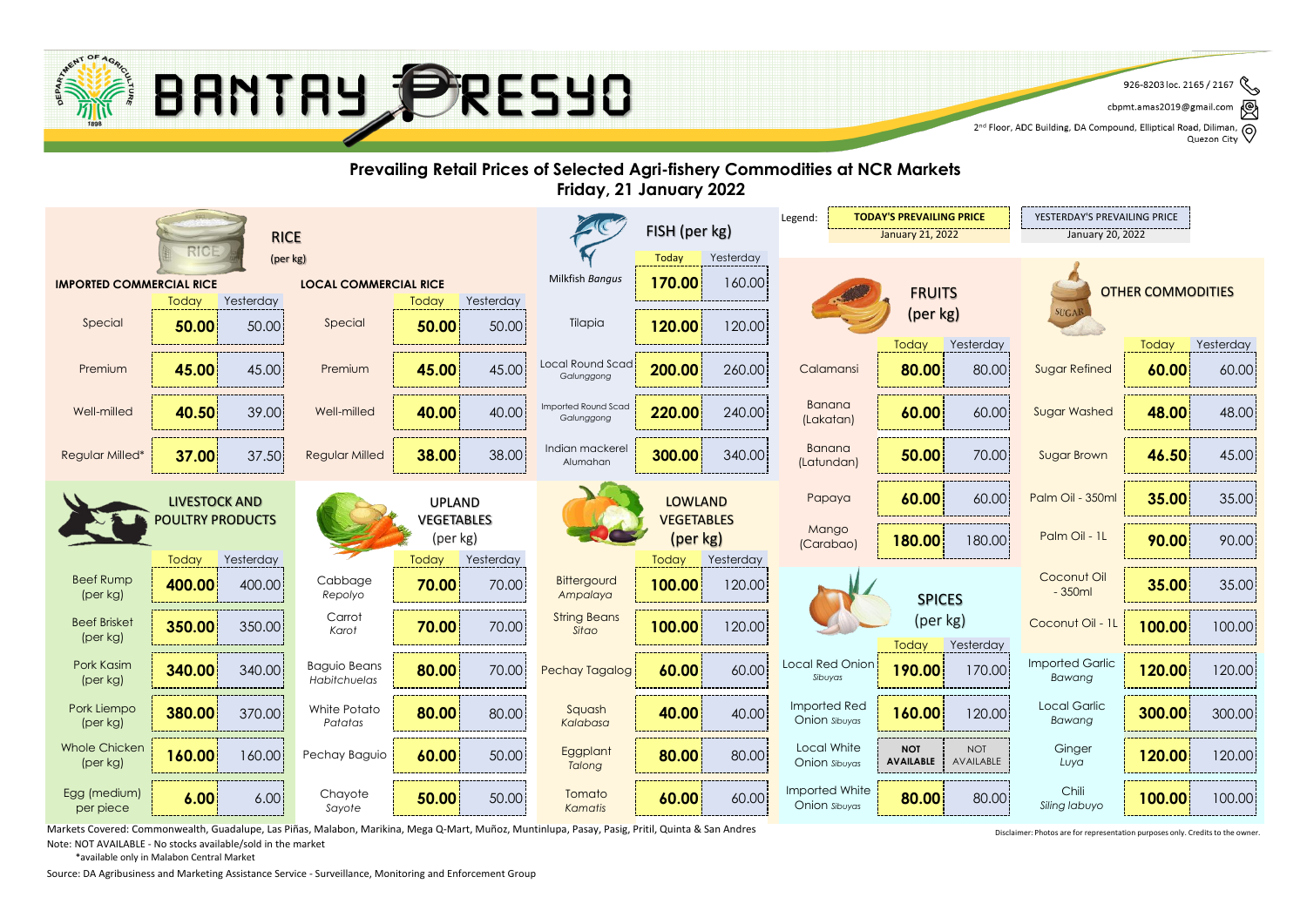

926-8203 loc. 2165 / 2167

cbpmt.amas2019@gmail.com

 $2^{nd}$  Floor, ADC Building, DA Compound, Elliptical Road, Diliman,  $\bigotimes$  Quezon City

#### **Prevailing Retail Prices of Selected Agri-fishery Commodities per Market Friday, 21 January 2022**

|                                         | <b>COMMODITY (PHP/KG)</b>                 |                |                                |                         |                  |                 |               |                                |                         |                                |
|-----------------------------------------|-------------------------------------------|----------------|--------------------------------|-------------------------|------------------|-----------------|---------------|--------------------------------|-------------------------|--------------------------------|
| <b>MARKET</b>                           | <b>Well-milled</b><br><b>Rice (Local)</b> | <b>Tilapia</b> | Galunggong                     | Whole<br><b>Chicken</b> | *Egg<br>(Medium) | <b>Ampalaya</b> | <b>Tomato</b> | Cabbage                        | Pechay<br><b>Baguio</b> | <b>Red Onion</b><br>(Local)    |
| <b>New Las Piñas City Public Market</b> | 40.00                                     | 140.00         | 260.00                         | 155.00                  | 6.00             | 100.00          | 70.00         | 80.00                          | 70.00                   | 200.00                         |
| <b>Guadalupe Public Market/Makati</b>   | 44.00                                     | 140.00         | <b>NOT</b><br><b>AVAILABLE</b> | 170.00                  | 6.25             | 100.00          | 60.00         | <b>NOT</b><br><b>AVAILABLE</b> | 60.00                   | <b>NOT</b><br>AVAILABLE        |
| San Andres Market/Manila                | 40.00                                     | 120.00         | <b>NOT</b><br><b>AVAILABLE</b> | 160.00                  | 6.00             | 130.00          | 75.00         | 75.00                          | 75.00                   | 150.00                         |
| <b>Quinta Market/Manila</b>             | 42.00                                     | 130.00         | <b>NOT</b><br><b>AVAILABLE</b> | 160.00                  | 6.50             | 110.00          | 60.00         | 70.00                          | 60.00                   | <b>NOT</b><br>AVAILABLE        |
| <b>Pritil Market/Manila</b>             | 40.00                                     | 120.00         | 200.00                         | 160.00                  | 5.50             | 105.00          | 65.00         | 50.00                          | 50.00                   | 190.00                         |
| <b>Marikina Public Market</b>           | 43.00                                     | 140.00         | 260.00                         | 160.00                  | 6.50             | 100.00          | 60.00         | <b>NOT</b><br><b>AVAILABLE</b> | 60.00                   | 200.00                         |
| <b>Pamilihang Lungsod ng Muntinlupa</b> | 43.50                                     | 130.00         | <b>NOT</b><br><b>AVAILABLE</b> | 150.00                  | 5.50             | 115.00          | 50.00         | <b>NOT</b><br>AVAILABLE        | 47.50                   | <b>NOT</b><br><b>AVAILABLE</b> |
| <b>Pasay City Market</b>                | 40.00                                     | 110.00         | <b>NOT</b><br>AVAILABLE        | 160.00                  | 6.00             | 100.00          | 70.00         | <b>NOT</b><br>AVAILABLE        | 50.00                   | <b>NOT</b><br>AVAILABLE        |
| <b>Pasig City Mega Market</b>           | 40.00                                     | 100.00         | 200.00                         | 150.00                  | 6.50             | 100.00          | 50.00         | 80.00                          | 70.00                   | 200.00                         |
| <b>Commonwealth Market/Quezon City</b>  | 38.00                                     | 120.00         | <b>NOT</b><br><b>AVAILABLE</b> | 125.00                  | 5.60             | 100.00          | 60.00         | 70.00                          | 60.00                   | 160.00                         |
| Muñoz Market/Quezon City                | 37.50                                     | 125.00         | <b>NOT</b><br><b>AVAILABLE</b> | 150.00                  | 6.00             | 120.00          | 60.00         | 70.00                          | 65.00                   | 150.00                         |
| Mega Q-mart/Quezon City                 | 44.00                                     | 125.00         | <b>NOT</b><br><b>AVAILABLE</b> | 160.00                  | 5.95             | 100.00          | 60.00         | 70.00                          | 60.00                   | <b>NOT</b><br>AVAILABLE        |
| <b>Malabon Central Market</b>           | 41.00                                     | 120.00         | 260.00                         | 125.00                  | 5.00             | 95.00           | 50.00         | 55.00                          | 50.00                   | 150.00                         |

Source: DA Agribusiness and Marketing Assistance Service - Surveillance, Monitoring and Enforcement Group

Note: NOT AVAILABLE - No stocks available/sold in the market

\* price per piece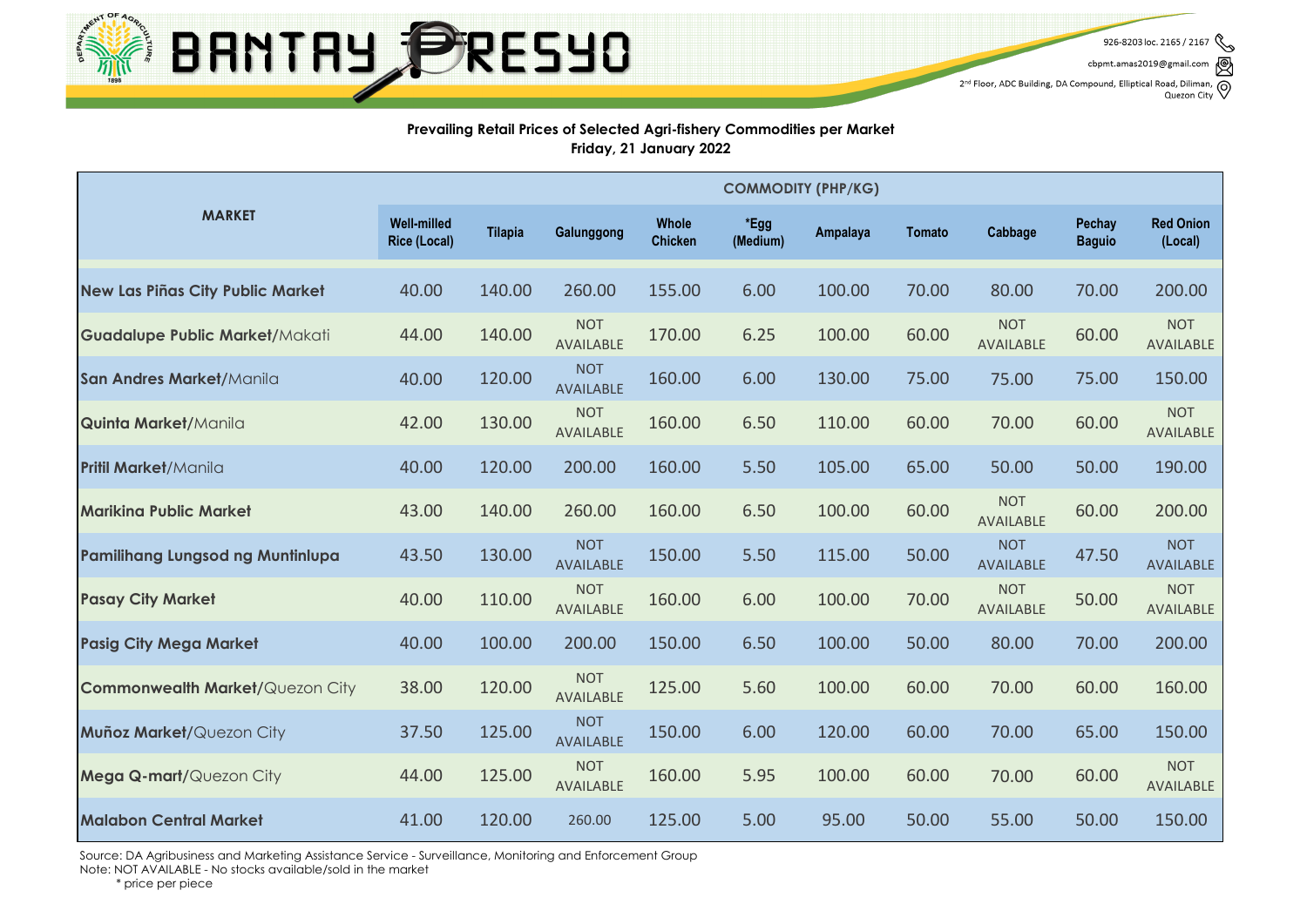### Prevailing Retail Prices of Fresh and Frozen Pork Products in NCR Markets January 21, 2022

926-8203 loc. 2165 / 2167

q

cbpmt.amas2019@gr

2<sup>nd</sup> Floor, ADC Building, DA Compound, Elliptical Re

**BRNTRY PRESYO** 

# FRESH & FROZEN PORK KASIM/PIGUE

|               |                                            | <b>PRICE PER KILOGRAM (P/kg)</b> |                    |                 |                    |  |  |
|---------------|--------------------------------------------|----------------------------------|--------------------|-----------------|--------------------|--|--|
| <b>MARKET</b> |                                            |                                  | <b>Fresh</b>       | Frozen          |                    |  |  |
|               |                                            | <b>Today</b>                     | <b>This Monday</b> | <b>Today</b>    | <b>This Monday</b> |  |  |
|               |                                            | (Jan. 21, 2022)                  | (Jan. 17, 2022)    | (Jan. 21, 2022) | (Jan. 17, 2022)    |  |  |
| $\mathbf{1}$  | New Las Piñas City Public Market           | 340.00                           | 340.00             | N/A             | N/A                |  |  |
| $\mathbf{2}$  | <b>Guadalupe Public Market</b>             | 340.00                           | 340.00             | 230.00          | 230.00             |  |  |
| 3             | <b>Mandaluyong Public Market</b>           | 370.00                           | $(-)$              | N/A             | $(-)$              |  |  |
| 4             | <b>San Andres Market</b>                   | 350.00                           | 350.00             | N/A             | N/A                |  |  |
| 5             | <b>Dagonoy Market</b>                      | 350.00                           | 350.00             | 240.00          | 240.00             |  |  |
| 6             | <b>Paco Market</b>                         | 320.00                           | 320.00             | 220.00          | 220.00             |  |  |
| 7             | Sta. Ana Market                            | 370.00                           | 370.00             | N/A             | N/A                |  |  |
| 8             | Quinta Market                              | 350.00                           | 350.00             | N/A             | N/A                |  |  |
| 9             | <b>Blumentritt Market</b>                  | 280.00                           | 280.00             | 230.00          | 230.00             |  |  |
| 10            | <b>Trabajo Market</b>                      | 370.00                           | 370.00             | N/A             | N/A                |  |  |
| 11            | <b>Pritil Market</b>                       | 360.00                           | 350.00             | N/A             | N/A                |  |  |
| 12            | <b>Mariking Public Market</b>              | 340.00                           | 340.00             | 230.00          | N/A                |  |  |
| 13            | <b>Concepcion Dos Wet and Dry Market</b>   | 350.00                           | 350.00             | N/A             | N/A                |  |  |
| 14            | <b>Marikina Zone Market</b>                | 300.00                           | 292.50             | 220.00          | 220.00             |  |  |
| 15            | <b>New Parang Market</b>                   | 350.00                           | 350.00             | N/A             | N/A                |  |  |
| 16            | Pamilihang Lungsod ng Muntinlupa           | 315.00                           | $(-)$              | 210.00          | $(-)$              |  |  |
| 17            | <b>Taguig People's Market</b>              | 320.00                           | 320.00             | 210.00          | 210.00             |  |  |
| 18            | <b>Aling Clara's Wet &amp; Dry Market</b>  | 347.50                           | 345.00             | N/A             | N/A                |  |  |
| 19            | <b>Bicutan Market</b>                      | 320.00                           | 320.00             | 200.00          | 200.00             |  |  |
| 20            | La Huerta New Parañaque Market             | 340.00                           | 340.00             | N/A             | N/A                |  |  |
| 21            | <b>Pasay City Market</b>                   | 310.00                           | 310.00             | 240.00          | 240.00             |  |  |
| 22            | <b>Cartimar Market</b>                     | 330.00                           | 330.00             | N/A             | N/A                |  |  |
| 23            | <b>Wowee Market</b>                        | 300.00                           | 300.00             | N/A             | N/A                |  |  |
| 24            | <b>Pasig City Mega Market</b>              | 340.00                           | 340.00             | 215.00          | 220.00             |  |  |
| 25            | <b>New Arayat Market</b>                   | 340.00                           | 340.00             | 225.00          | 225.00             |  |  |
| 26            | <b>Commonwealth Market</b>                 | 320.00                           | 320.00             | 220.00          | 220.00             |  |  |
| 27            | <b>Litex Wet and Dry Market</b>            | 330.00                           | 330.00             | N/A             | N/A                |  |  |
| 28            | <b>Muñoz Market</b>                        | 330.00                           | 330.00             | N/A             | N/A                |  |  |
| 29            | <b>Tandang Sora Market</b>                 | 350.00                           | 350.00             | N/A             | N/A                |  |  |
| 30            | <b>Visayas Avenue Wet &amp; Dry Market</b> | 350.00                           | 350.00             | N/A             | N/A                |  |  |
| 31            | Mega Q-mart                                | 330.00                           | 330.00             | 230.00          | 230.00             |  |  |
| 32            | <b>Farmer's Market</b>                     | 355.00                           | 355.00             | N/A             | N/A                |  |  |
| 33            | <b>Murphy Public Market</b>                | 340.00                           | 340.00             | 220.00          | 220.00             |  |  |
| 34            | <b>Agora Public Market</b>                 | 340.00                           | 340.00             | 220.00          | 220.00             |  |  |
| 35            | <b>Malabon Central Market</b>              | 330.00                           | 320.00             | 220.00          | 220.00             |  |  |
| 36            | Da Best Sangandaan Market                  | 360.00                           | 360.00             | N/A             | N/A                |  |  |

Source: DA Agribusiness and Marketing Assistance Service - Surveillance, Monitoring and Enforcement Group

N/A - Not available in the market Note(s): Total number of markets monitored: January 21, 2022 (Today) - 36 markets | January 17, 2022 (This Monday) - 34 markets

(-) Closed due to disinfection

 \*Percentage excludes stalls reported from markets with no pork availability situation monitoring conducted today and this Monday.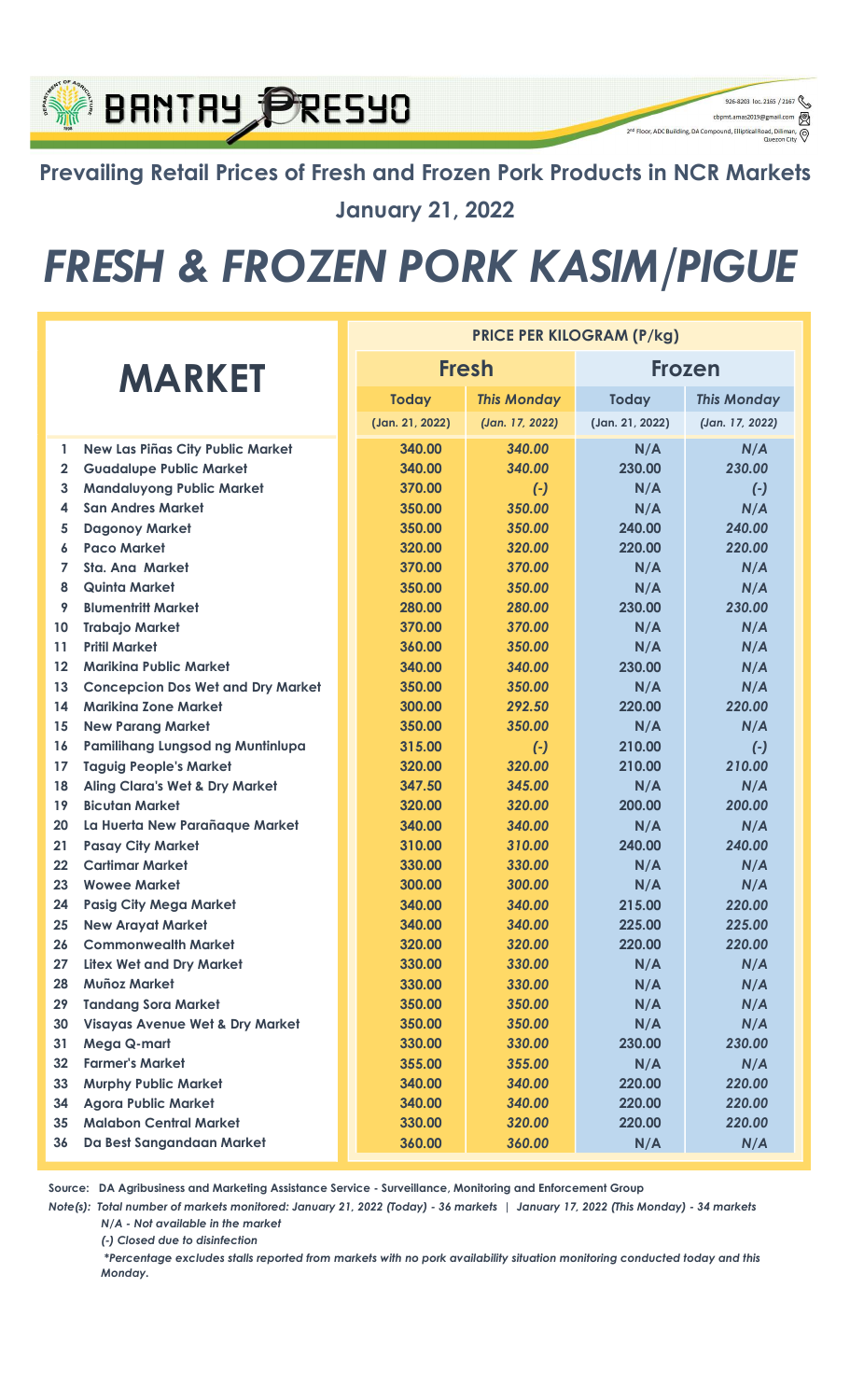

Prevailing Retail Prices of Fresh and Frozen Pork Products in NCR Markets January 21, 2022

926-8203 loc. 2165 / 2167  $\begin{picture}(16,10) \put(0,0){\line(1,0){100}} \put(15,0){\line(1,0){100}} \put(15,0){\line(1,0){100}} \put(15,0){\line(1,0){100}} \put(15,0){\line(1,0){100}} \put(15,0){\line(1,0){100}} \put(15,0){\line(1,0){100}} \put(15,0){\line(1,0){100}} \put(15,0){\line(1,0){100}} \put(15,0){\line(1,0){100}} \put(15,0){\line(1,0){100}} \$ 

Θ

-<br>2<sup>nd</sup> Floor, ADC Building, DA Compound, Elliptical Ro

# FRESH & FROZEN LIEMPO

|                |                                            | <b>PRICE PER KILOGRAM (P/kg)</b> |                    |                 |                    |  |  |  |
|----------------|--------------------------------------------|----------------------------------|--------------------|-----------------|--------------------|--|--|--|
| <b>MARKET</b>  |                                            |                                  | <b>Fresh</b>       | <b>Frozen</b>   |                    |  |  |  |
|                |                                            | <b>Today</b>                     | <b>This Monday</b> | <b>Today</b>    | <b>This Monday</b> |  |  |  |
|                |                                            | (Jan. 21, 2022)                  | (Jan. 17, 2022)    | (Jan. 21, 2022) | (Jan. 17, 2022)    |  |  |  |
| 1              | <b>New Las Piñas City Public Market</b>    | 370.00                           | 370.00             | N/A             | N/A                |  |  |  |
| $\mathbf{2}$   | <b>Guadalupe Public Market</b>             | 370.00                           | 380.00             | N/A             | N/A                |  |  |  |
| 3              | <b>Mandaluyong Public Market</b>           | 380.00                           | $(-)$              | N/A             | $(\cdot)$          |  |  |  |
| 4              | <b>San Andres Market</b>                   | 380.00                           | 380.00             | N/A             | N/A                |  |  |  |
| 5              | <b>Dagonoy Market</b>                      | 380.00                           | 380.00             | 280.00          | 280.00             |  |  |  |
| 6              | <b>Paco Market</b>                         | 350.00                           | 350.00             | 260.00          | 260.00             |  |  |  |
| $\overline{7}$ | <b>Sta. Ana Market</b>                     | 400.00                           | 400.00             | N/A             | N/A                |  |  |  |
| 8              | <b>Quinta Market</b>                       | 380.00                           | 380.00             | N/A             | N/A                |  |  |  |
| 9              | <b>Blumentritt Market</b>                  | 330.00                           | 330.00             | 250.00          | 250.00             |  |  |  |
| 10             | <b>Trabajo Market</b>                      | 390.00                           | 380.00             | N/A             | N/A                |  |  |  |
| 11             | <b>Pritil Market</b>                       | 385.00                           | 380.00             | N/A             | N/A                |  |  |  |
| 12             | <b>Marikina Public Market</b>              | 370.00                           | 370.00             | N/A             | N/A                |  |  |  |
| 13             | <b>Concepcion Dos Wet and Dry Market</b>   | 390.00                           | 390.00             | N/A             | N/A                |  |  |  |
| 14             | <b>Marikina Zone Market</b>                | 330.00                           | 327.50             | 270.00          | 270.00             |  |  |  |
| 15             | <b>New Parang Market</b>                   | 370.00                           | 370.00             | N/A             | N/A                |  |  |  |
| 16             | Pamilihang Lungsod ng Muntinlupa           | 345.00                           | $(-)$              | 250.00          | $(-)$              |  |  |  |
| 17             | <b>Taguig People's Market</b>              | 330.00                           | 330.00             | 240.00          | 240.00             |  |  |  |
| 18             | <b>Aling Clara's Wet &amp; Dry Market</b>  | 380.00                           | 370.00             | N/A             | N/A                |  |  |  |
| 19             | <b>Bicutan Market</b>                      | 350.00                           | 350.00             | 240.00          | 240.00             |  |  |  |
| 20             | La Huerta New Parañaque Market             | 372.50                           | 370.00             | N/A             | N/A                |  |  |  |
| 21             | <b>Pasay City Market</b>                   | 370.00                           | 370.00             | 280.00          | 275.00             |  |  |  |
| 22             | <b>Cartimar Market</b>                     | 380.00                           | 380.00             | N/A             | N/A                |  |  |  |
| 23             | <b>Wowee Market</b>                        | 360.00                           | 360.00             | N/A             | N/A                |  |  |  |
| 24             | <b>Pasig City Mega Market</b>              | 380.00                           | 390.00             | 260.00          | 260.00             |  |  |  |
| 25             | <b>New Arayat Market</b>                   | 380.00                           | 380.00             | 300.00          | 300.00             |  |  |  |
| 26             | <b>Commonwealth Market</b>                 | 340.00                           | 340.00             | 280.00          | 270.00             |  |  |  |
| 27             | <b>Litex Wet and Dry Market</b>            | 370.00                           | 370.00             | N/A             | N/A                |  |  |  |
| 28             | <b>Muñoz Market</b>                        | 370.00                           | 370.00             | N/A             | N/A                |  |  |  |
| 29             | <b>Tandang Sora Market</b>                 | 380.00                           | 390.00             | N/A             | N/A                |  |  |  |
| 30             | <b>Visayas Avenue Wet &amp; Dry Market</b> | 380.00                           | 390.00             | N/A             | N/A                |  |  |  |
| 31             | Mega Q-mart                                | 390.00                           | 390.00             | 280.00          | 280.00             |  |  |  |
| 32             | <b>Farmer's Market</b>                     | 390.00                           | 390.00             | N/A             | N/A                |  |  |  |
| 33             | <b>Murphy Public Market</b>                | 370.00                           | 370.00             | N/A             | N/A                |  |  |  |
| 34             | <b>Agora Public Market</b>                 | 380.00                           | 380.00             | N/A             | N/A                |  |  |  |
| 35             | <b>Malabon Central Market</b>              | 390.00                           | 390.00             | 270.00          | 270.00             |  |  |  |
| 36             | Da Best Sangandaan Market                  | 380.00                           | 380.00             | N/A             | N/A                |  |  |  |

Source: DA Agribusiness and Marketing Assistance Service - Surveillance, Monitoring and Enforcement Group

Note(s): Total number of markets monitored: January 21, 2022 (Today) - 36 markets | January 17, 2022 (This Monday) - 34 markets N/A - Not available in the market

(-) Closed due to disinfection

 \*Percentage excludes stalls reported from markets with no pork availability situation monitoring conducted today and this Monday.